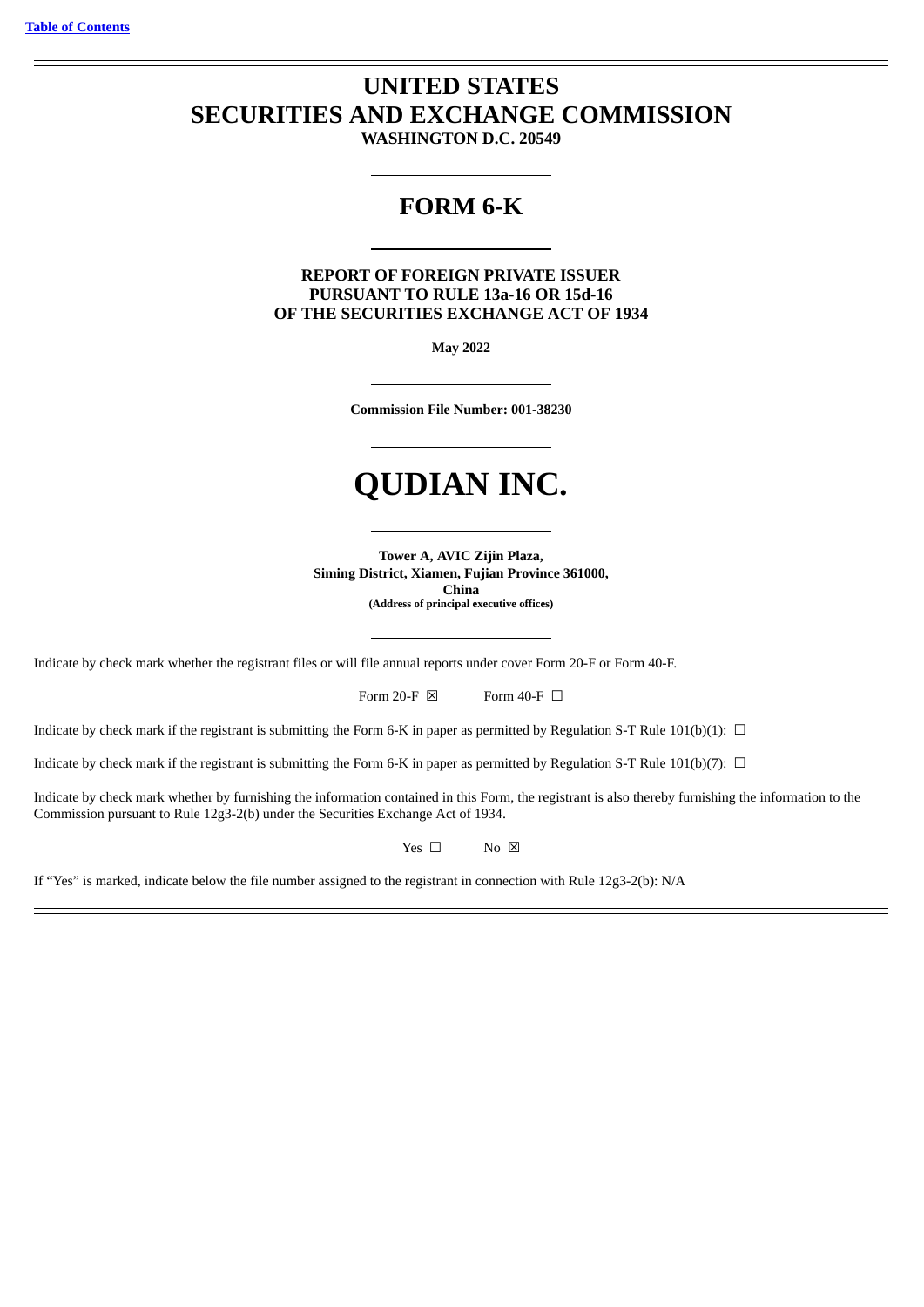ł.

## **TABLE OF CONTENTS**

<span id="page-1-0"></span>Exhibit 99.1 Press release: Qudian Inc. Receives Notice Regarding NYSE [Continued](#page-3-0) Listing Standards

2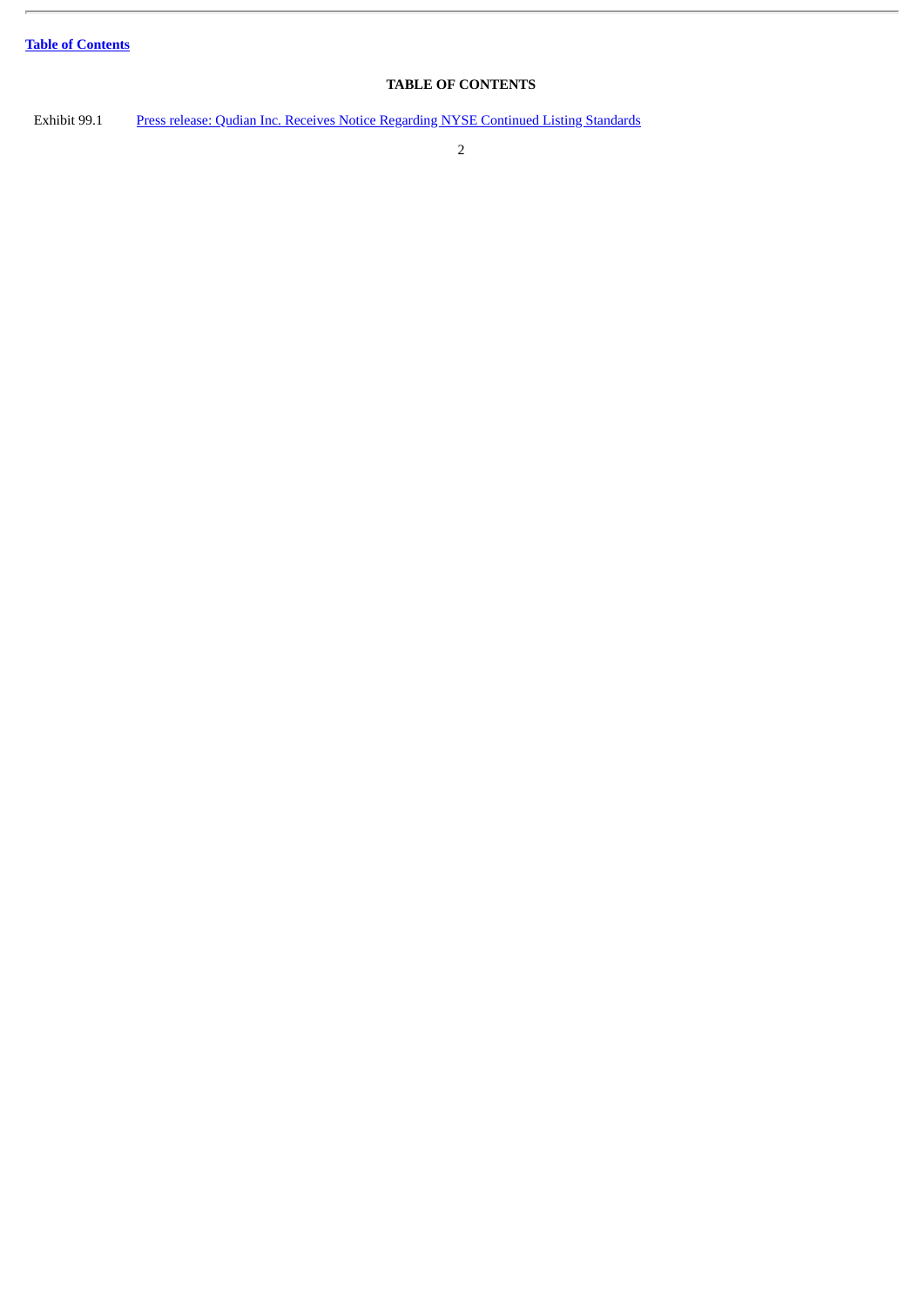## **SIGNATURE**

Pursuant to the requirements of the Securities Exchange Act of 1934, the registrant has duly caused this report to be signed on its behalf by the undersigned, thereunto duly authorized.

QUDIAN INC.

By: /s/ Yan Gao Name: Yan Gao Title: Vice President of Finance

Date: May 31, 2022

3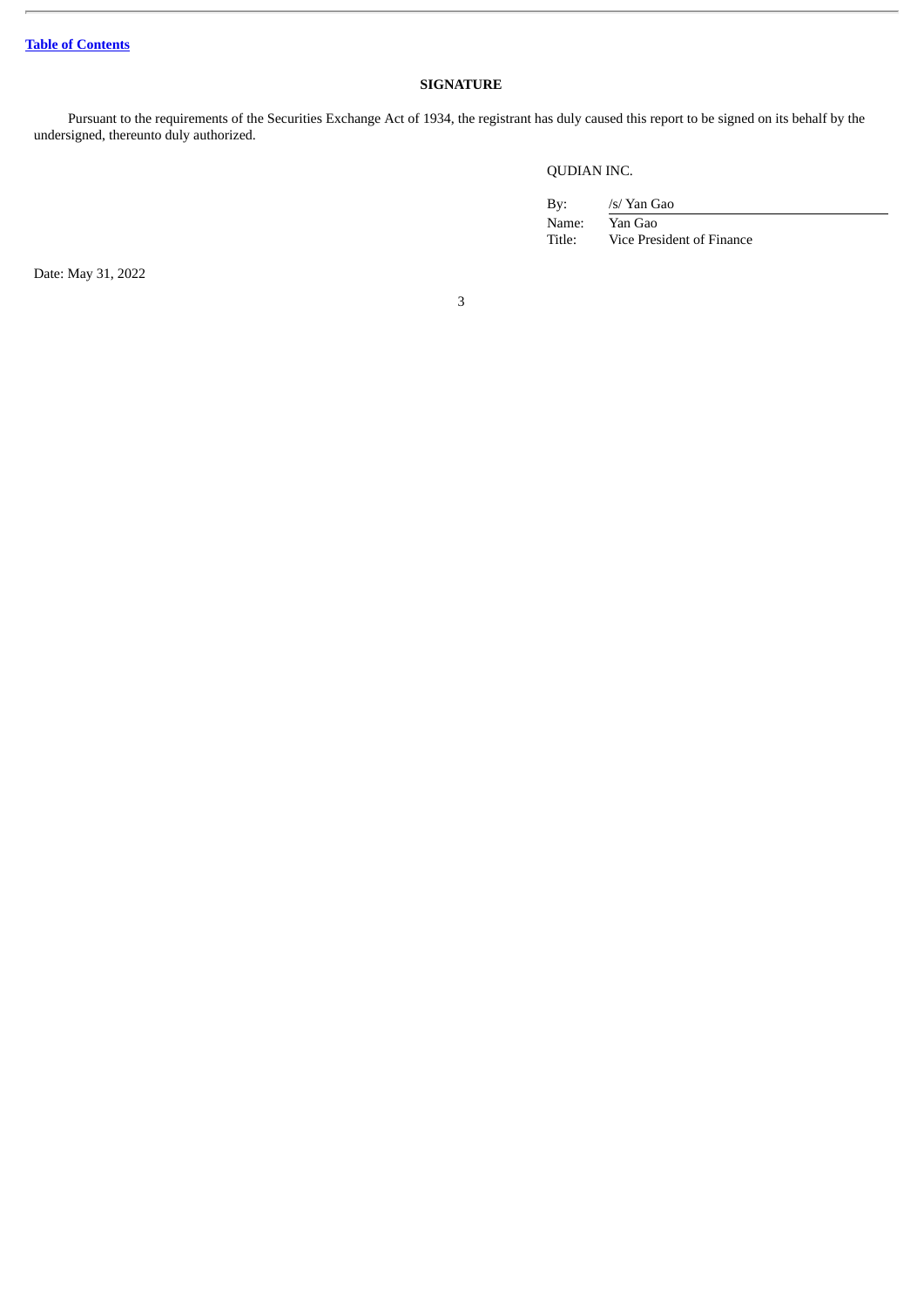### **Qudian Inc. Receives Notice Regarding NYSE Continued Listing Standards**

<span id="page-3-0"></span>XIAMEN, China, May 27, 2022 /PRNewswire/ — Qudian Inc. ("Qudian" or the "Company") (NYSE: QD), a consumer-oriented technology company in China, today announced that it has received a letter from the New York Stock Exchange (the "NYSE") dated May 25, 2022, notifying the Company that it is below the NYSE's continued listing standards due to the trading price of Qudian's American depositary shares (the "ADSs").

Pursuant to Section 802.01C of the NYSE's Listed Company Manual, a company will be considered to be below compliance standards if the average closing price of its security as reported on the consolidated tape is less than US\$1.00 over a consecutive 30 trading-day period. The Company has six months ("the Cure Period") following receipt of the notice to regain compliance with the minimum share price requirement. The Company can regain compliance at any time during the Cure Period if on the last trading day of any calendar month during the Cure Period the Company has a closing share price of at least US\$1.00 per ADS and an average closing share price of at least US\$1.00 per ADS over the 30 trading-day period ending on the last trading day of that month. In the event that at the expiration of the six-month Cure Period, both a US\$1.00 per ADS closing share price on the last trading day of the Cure Period and a US\$1.00 per ADS average closing share price over the 30 trading-day period ending on the last trading day of the Cure Period are not attained, the NYSE will commence suspension and delisting procedures.

To address this issue, the Company intends to monitor the market conditions of its listed securities and is still considering its options. The Company has notified the NYSE on May 27, 2022 of its intent to cure the deficiency. During the Cure Period, the Company's ADSs will continue to be listed and traded on the NYSE, subject to its compliance with other NYSE continued listing standards and other rights of the NYSE to delist the ADSs. The NYSE notification does not affect the Company's business operations, its U.S. Securities and Exchange Commission reporting requirements or contractual obligations.

#### **About Qudian Inc.**

Qudian Inc. ("Qudian") is a consumer-oriented technology company in China. The Company historically focused on providing credit solutions to consumers. The Company is exploring innovative consumer products and services to satisfy Chinese consumers' fundamental and daily needs by leveraging its technology capabilities. In March 2022, it launched a ready-to-cook meal business catering to working-class consumers in China.

For more information, please visit http://ir.qudian.com.

#### **Safe Harbor Statement**

This announcement contains forward-looking statements. These statements are made under the "safe harbor" provisions of the United States Private Securities Litigation Reform Act of 1995.